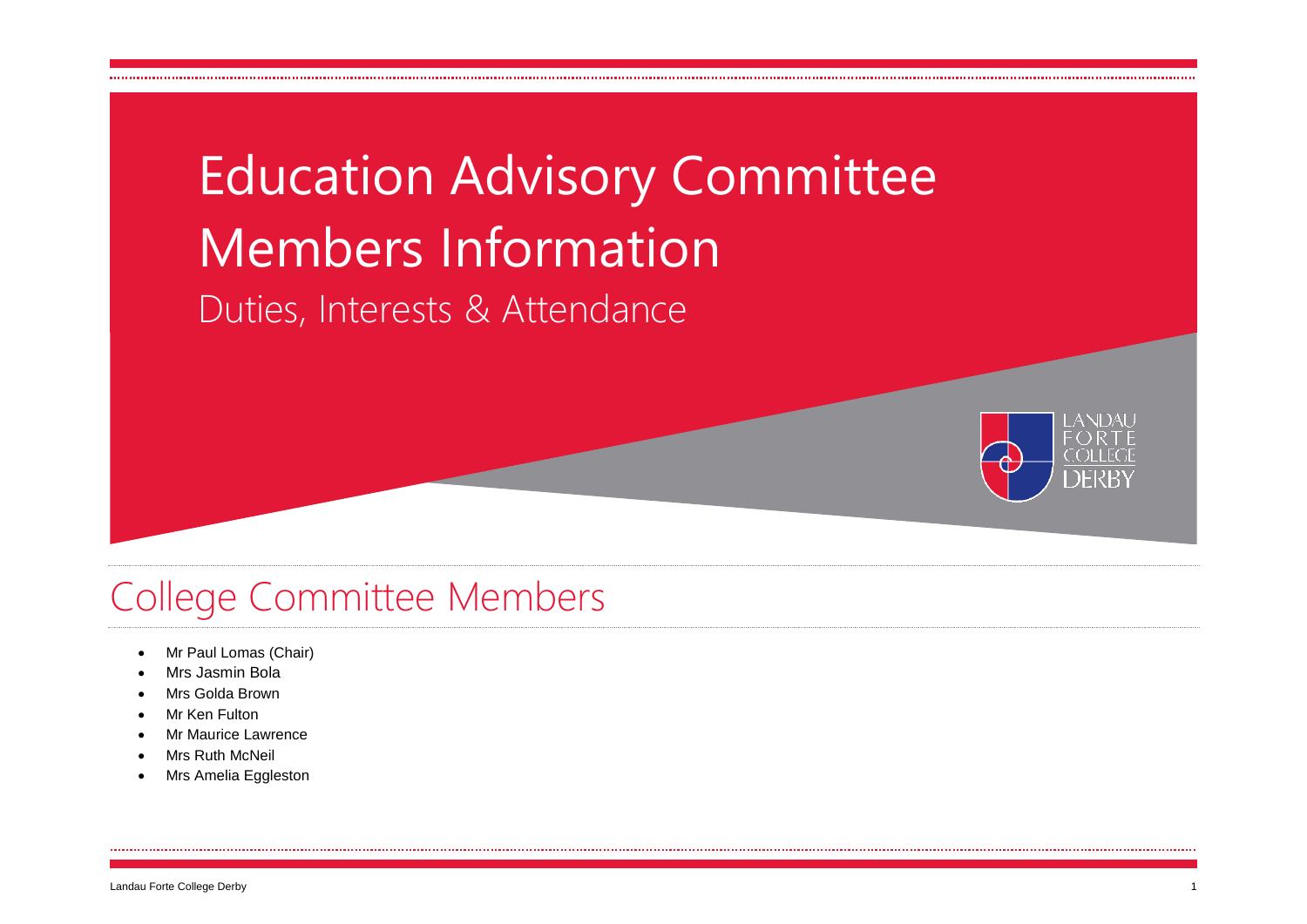## Committee Member Information

| <b>Full Name</b>         | <b>Date of Appointment</b> | Date Stepped Down | <b>Term of Office</b> | <b>Appointed By</b>       |  |  |  |  |  |
|--------------------------|----------------------------|-------------------|-----------------------|---------------------------|--|--|--|--|--|
| Mrs Jasmin Bola          | 10/03/2020                 |                   | Current               | <b>Chair of Governors</b> |  |  |  |  |  |
| Mrs Golda Brown          | 19/03/2020                 |                   | Current               | <b>Chair of Governors</b> |  |  |  |  |  |
| Mr Ken Fulton            | 01/09/2010                 |                   | Current               | <b>Chair of Governors</b> |  |  |  |  |  |
| Mr Maurice Lawrence      | 11/06/2014                 |                   | Current               | <b>Chair of Governors</b> |  |  |  |  |  |
| Mr Paul Lomas (Chair)    | 27/08/2021                 | $\blacksquare$    | Current               | Chair of Trustees         |  |  |  |  |  |
| Mrs Ruth McNeil          | 15/07/2021                 |                   | Current               | <b>Chair of Governors</b> |  |  |  |  |  |
| Mrs Amelia Eggleston     | 02/03/2019                 |                   | Current               | <b>Chair of Governors</b> |  |  |  |  |  |
| Left                     |                            |                   |                       |                           |  |  |  |  |  |
| Mr Keith Doble           | 17/10/2012                 | 01/04/2021        | 8 years, 6 months     | <b>Chair of Trustees</b>  |  |  |  |  |  |
| <b>Mr Richard Morton</b> | 15/06/2016                 | 22/06/2021        | 5 years               | <b>Chair of Governors</b> |  |  |  |  |  |
| Mr Terry Ousley          | 06/12/2000                 | 01/04/2021        | 20 years, 4 months    | <b>Chair of Governors</b> |  |  |  |  |  |
| Mr Stephen Rogers        | 11/06/2014                 | 24/08/2021        | 7 years, 2 months     | <b>Chair of Governors</b> |  |  |  |  |  |
| Mrs Leeann Pickard       | 21/6/2018                  | 13/09/2021        | 3 years, 3 months     | <b>Chair of Governors</b> |  |  |  |  |  |

#### Duties

Duties for the College's Local Governing Body are detailed in the **Scheme of Delegation by Task** document. This is available for download from the [College's website](http://www.landau-forte.org.uk/about/staff-governors/#governors)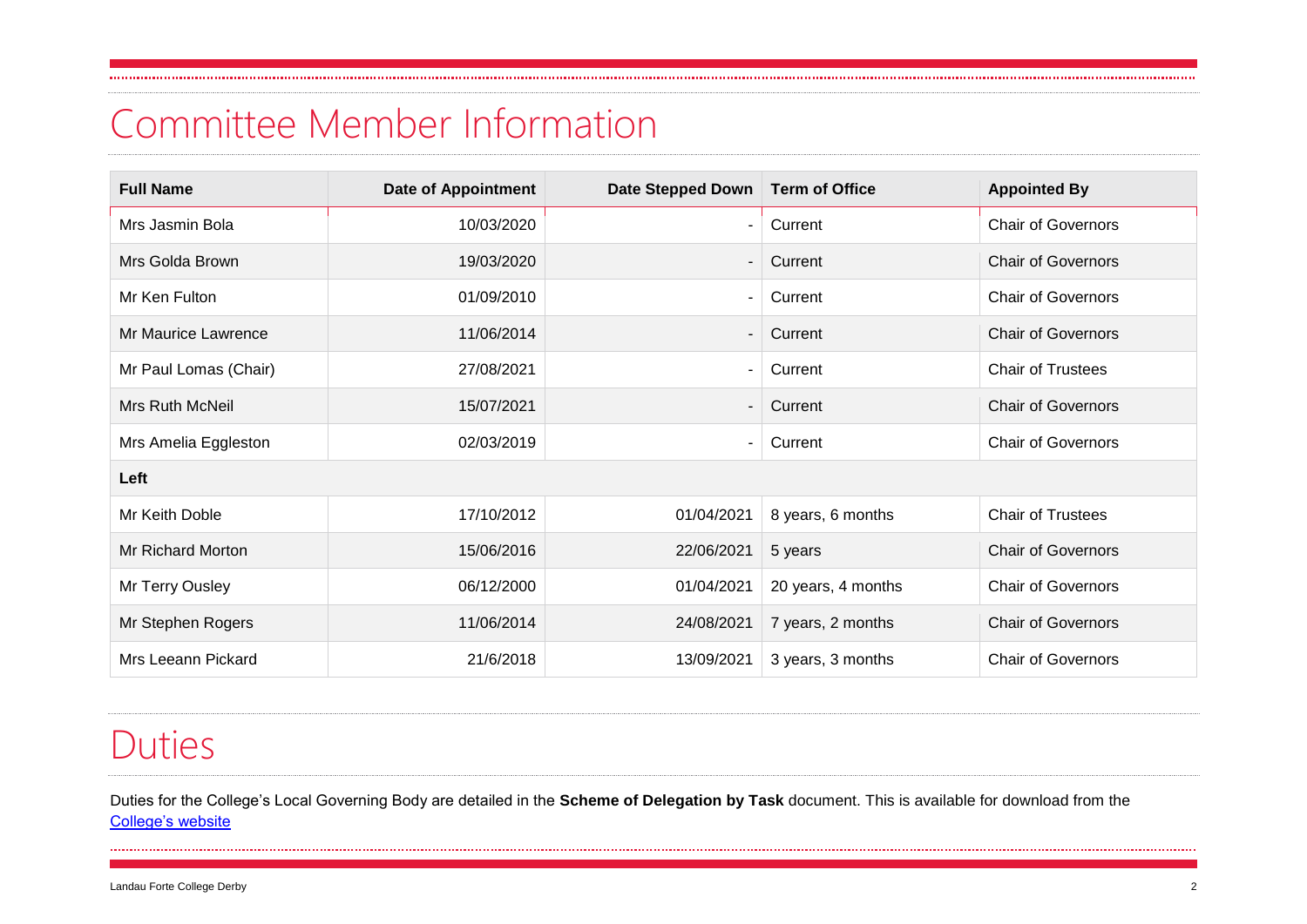# Register of Interests

| Role                    | Name                     | <b>Declaration</b>                                                                                                              | Updated          |
|-------------------------|--------------------------|---------------------------------------------------------------------------------------------------------------------------------|------------------|
| <b>Committee Member</b> | Ms Jasmin<br><b>Bola</b> | None to declare                                                                                                                 | <b>July 2021</b> |
| <b>Committee Member</b> | Mrs Golda<br>Brown       | None to declare<br>$\bullet$                                                                                                    | September 2021   |
| <b>Committee Member</b> | Mr Ken<br>Fulton         | Rosecliffe Spencer Academy, Member of Local Governing Board                                                                     | August 2021      |
| <b>Committee Member</b> | Mr Maurice<br>Lawrence   | None to declare<br>$\bullet$                                                                                                    | August 2020      |
| Chair                   | Mr Paul<br>Lomas         | Bowmer & Kirkland Ltd, Director<br>$\bullet$                                                                                    | September 2021   |
| <b>Committee Member</b> | Mrs Ruth<br>McNeil       | Awaiting return<br>$\bullet$                                                                                                    |                  |
| <b>Committee Member</b> | Mrs Amelia<br>Eggleston  | Chair of Governors at Colsterworth Primary Academy<br>Trustee, Abbey Academies Trust<br>Employee, Landau Forte Charitable Trust | September 2021   |